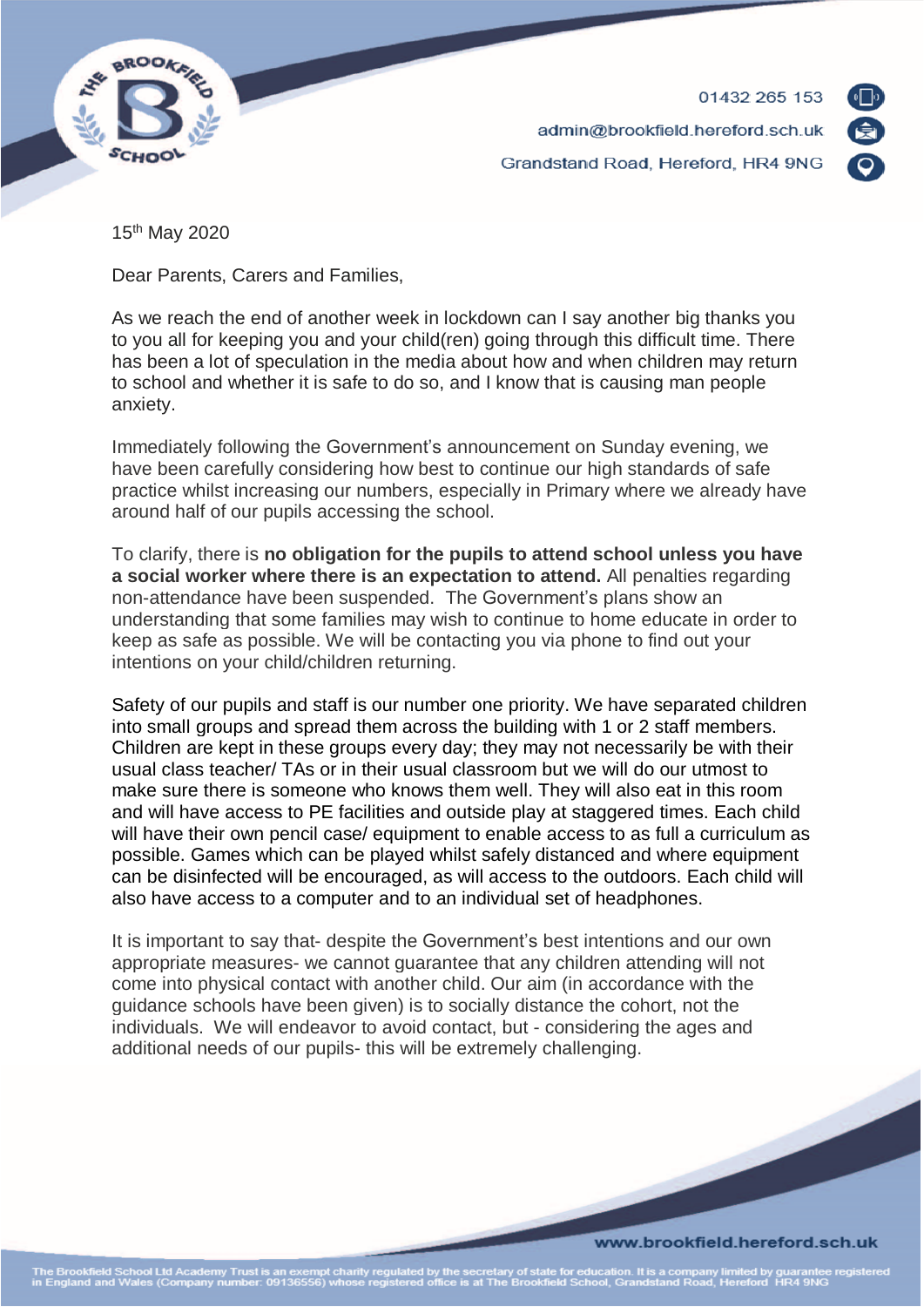01432 265 153



admin@brookfield.hereford.sch.uk

Grandstand Road, Hereford, HR4 9NG

In line with government guidelines, it is important to note that in the unlikely event that any child or adult within a group is confirmed to have Covid-19 (through testing) the whole of this group will need to quarantine for 14 days. If symptoms of coughing and temperature are displayed – the standard self-isolation rules will apply. If your child develops a cough or high temperature during the school day, we will contact you immediately and ask that you pick up your child.

We are currently finalising a plan to enable staggered start and finish times, additional cleaning regimes and transport timetables for after half term. There will be changes to the length of the school day therefore and potentially to pick up and drop off times for buses. We will let you know via text/ email or call what time your child will be picked up and dropped off. Please be patient with us – social distancing means that only a third of pupils can be on the bus which is making transport times much longer than usual. **If you can transport your child or walk to school please help us by doing so.**

If your child will not be attending school, we will expect them to complete some work each day. The amount of work will depend on their age and level of development – some pupils will be able to work independently for example, while others may only complete an hour each day and will need support. I will be in touch about these arrangements next week.

For now though, I hope you have a good weekend and I will be in touch again with more information. Please don't hesitate to call or email me if you want to discuss any aspect of this or if you want your child to attend school (full or part time).

Best wishes

the

Michelle Parkes 01432 265153 07979927617 [mparkes@brookfield.hereford.sch.uk](mailto:mparkes@brookfield.hereford.sch.uk)

www.brookfield.hereford.sch.uk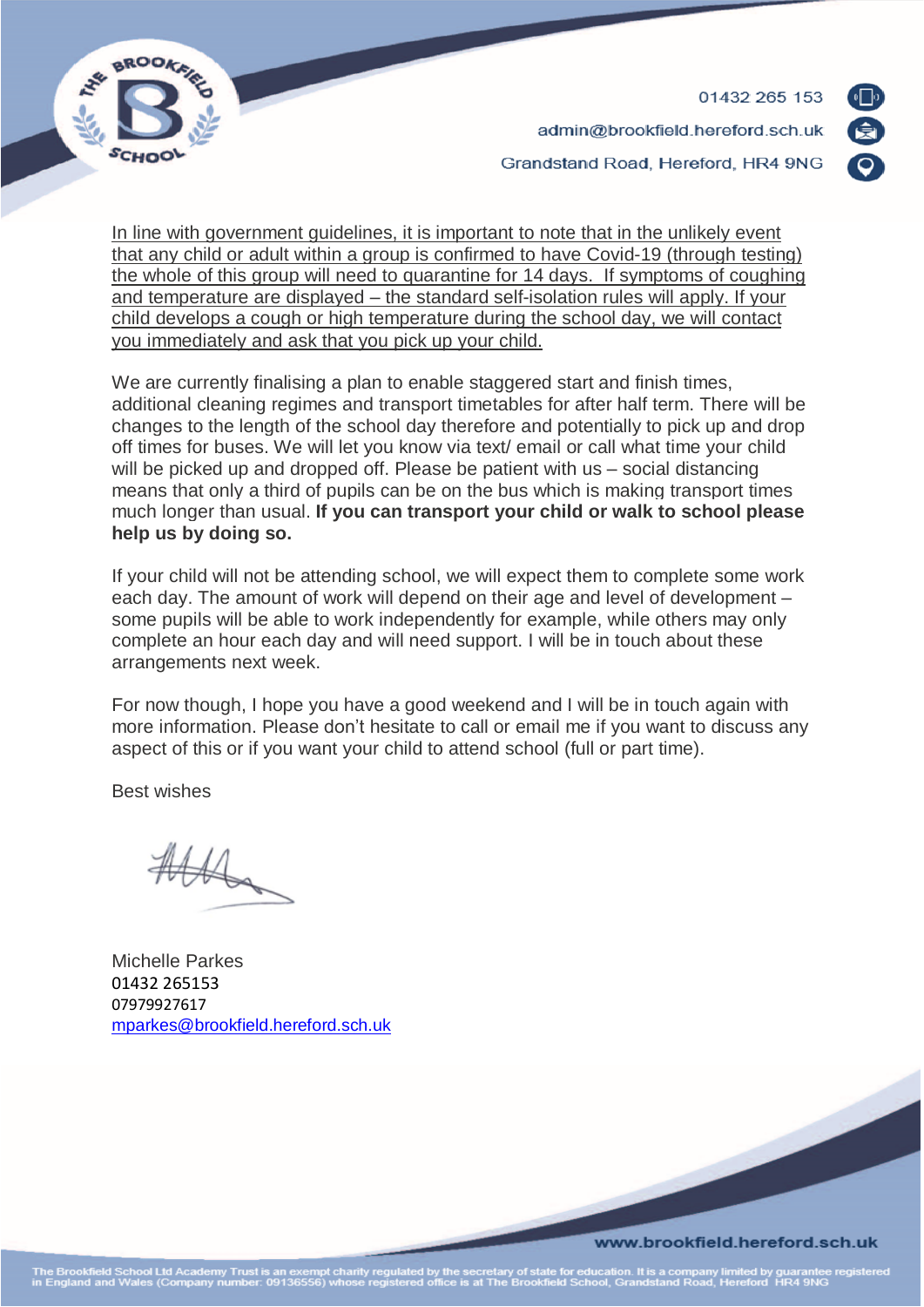



# UPDATES AND INFORMATION:

Information from West Mercia Rape and Sexual Abuse Support Centre

You may have seen the recent alarming headlines regarding concerns that sex Offenders are targeting children and young people online in their own homes during Lockdown. These articles are based on an assessment by the National Crime Agency (NCA) which says there are at least 300,000 sex abusers in the U.K. posing a threat to children and young people.

## <https://nationalcrimeagency.gov.uk/news/onlinesafetyathome>

The NCA is urging children, parents and carers to ensure they are safe online and has launched a package of educational aids to be used in home schooling.

To illustrate the risks the agency has produced a series of 15-minute activity packages for parents and carers to complete with children. They are available on the NCA's social media platforms and the website

### <https://www.thinkuknow.co.uk/>

A survey led by child protection specialists the Ineqe Safeguarding Group, revealed that:

- one-in-10 seven to 17-year-olds claim they are unmonitored online during the lockdown as theirs parents struggle to cope with working from home and home schooling
- a fifth of those surveyed admitted chatting to strangers online and that children as young as seven spend nearly three hours a week broadcasting live videos of themselves
- a rise of 17% in live streaming since the schools closed
- nearly three-quarters of children had a camera on their computers

Ineqe Safeguarding Group CEO Jim Gamble said: "Whilst everyone is locked down in their homes, there may be a tendency to think that our children and young people are somehow safer, simply because we know exactly where they are. However, the truth is that they might not be.

"Children will be spending more time online than ever before. They may be tempted to join groups, share intimate images and participate in live-streaming activity as they attempt to build an online audience.

### www.brookfield.hereford.sch.uk